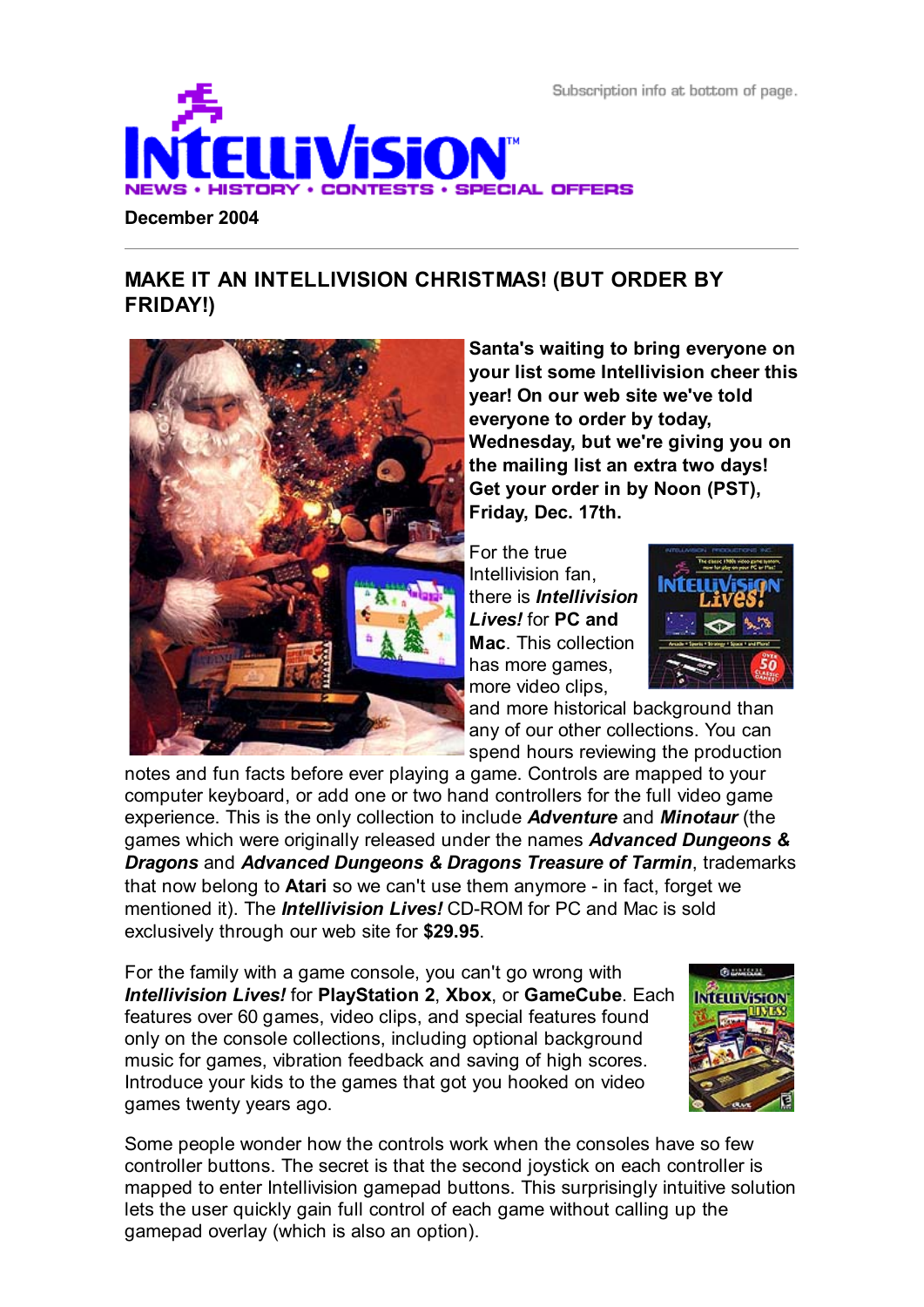By the way, notice that the price of the console versions is only **\$19.95** each - far less than most new games for these systems. You can order for **PlayStation 2**, **Xbox** or **GameCube** on our web site right now!



Know someone who already has *Intellivision Lives!* and is ready for *more* Intellivision games? Then get *Intellivision Rocks* - over 30 Intellivision games not found on any version of *Intellivision Lives!* including classics such as *Pitfall!*, *River Raid*, *Beamrider*, and *Microsurgeon*! This collection also features an extensive Intellivision museum with video and audio clips from never-completed games. The *Intellivision*

*Rocks* collection, **\$29.95**, is **only** available through our web site! For PC and Mac.

And if you know an Intellivision fan, don't forget the **Intellivision caps**, **T-shirts**, **posters**, **mugs** and **music CDs** available exclusively through our **Retrotopia** web site. **Remember: order by noon, Friday!**

## **Order Intellivision products online here >**



A great introduction to the Intellivision system for kids or for the casual gamer are the *Intellivision 25* and *Intellivision 10* direct-to-TV controllers. These battery-operated units plug directly into the audio/video inputs of your TV to let you

instantly play the 25 or 10 built-in games. No console or cartridges needed! **Over 1 million sold!**

These units have been awarded the **National Parenting Center 2004 Seal of Approval.**

Contractually we are not allowed to sell *Intellivision 10* and *Intellivision 25* on our web site. You can find them at many stores where toys are sold, or you can order them online through the links below:

**Order** *Intellivision 25* **from QVC >**

**Order** *Intellivision 10* **from Walgreens >**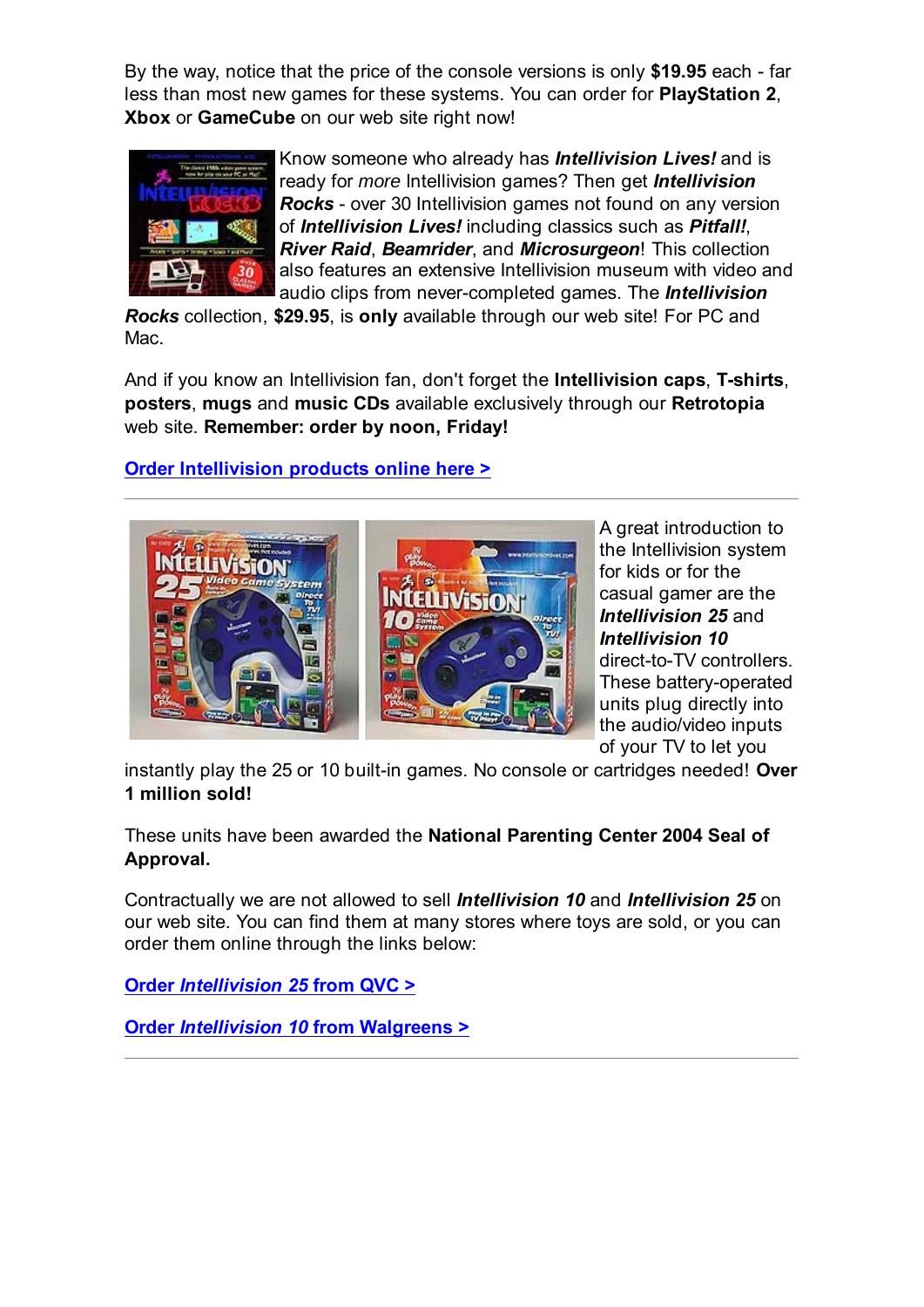# **WHAT ARE THE BLUE SKY RANGERS UP TO?**





**Don Daglow**, creator of *Utopia*, is now president/founder of

**Stormfront Studios**. Stormfront's latest production is *Demon Stone*, based on the works of **R.A. Salvatore** (the **Drizzt** universe). It's available now on



**PlayStation 2** and **Xbox** from **Atari**. The game is built on the **Don Daglow** Stormfront Action Adventure Engine last used for *The Lord of the Rings: The Two Towers.* It allows players to switch on the fly between three heroes instantly in combat.



**Richard E. Levine**, creator of *Truckin'* and *Microsurgeon,* has been writing science fiction. Two of his short stories are appearing this month through online publishers: **"My Life's a Dream"** at **Penumbric Speculative Fiction (Fall 2004)** and **"It's in the Stars"** at **The Fifth Di (Dec. 2004)**. A third story, **"My Brother's Keeper"** will appear next month at **The Martian Wave (Jan. 2005)**.

**Rick Levine** 





**Brian Dougherty**, creator of *Sword & Serpents*, **Doug Fults**, developer of *White Water* and **Eric Del Sesto**, programmer on the *M Network Apple II* **BurgerTime**, have joined forces in a new web services venture called **Airena**.

**Brian Dougherty, Doug Fults and Eric Del Sesto** 

They invite all Intellivision fans to try out

their latest software endeavor: **AirSet**:

## **AirSet - The Networked Personal Information Manager**

AirSet is a **FREE** web service that networks your calendar and contact information with everyone you know.

Create private online groups with shared calendars and contacts for work colleagues, friends, family, sports teams etc.

- Synchronize everyone's data across their PCs, PDAs, mobile phones, and • the website.
- View one group's calendar or the combination of work, family, and social
- calendars all in one place.
- Get text message reminders of important events on your mobile phone.
- Send a mobile phone text message to everyone in a group with one click. Selectively share contacts with your groups or make copies of contacts
- shared by other people. Automatically update shared contacts whenever a group member makes a
- change. Manage communications with your groups.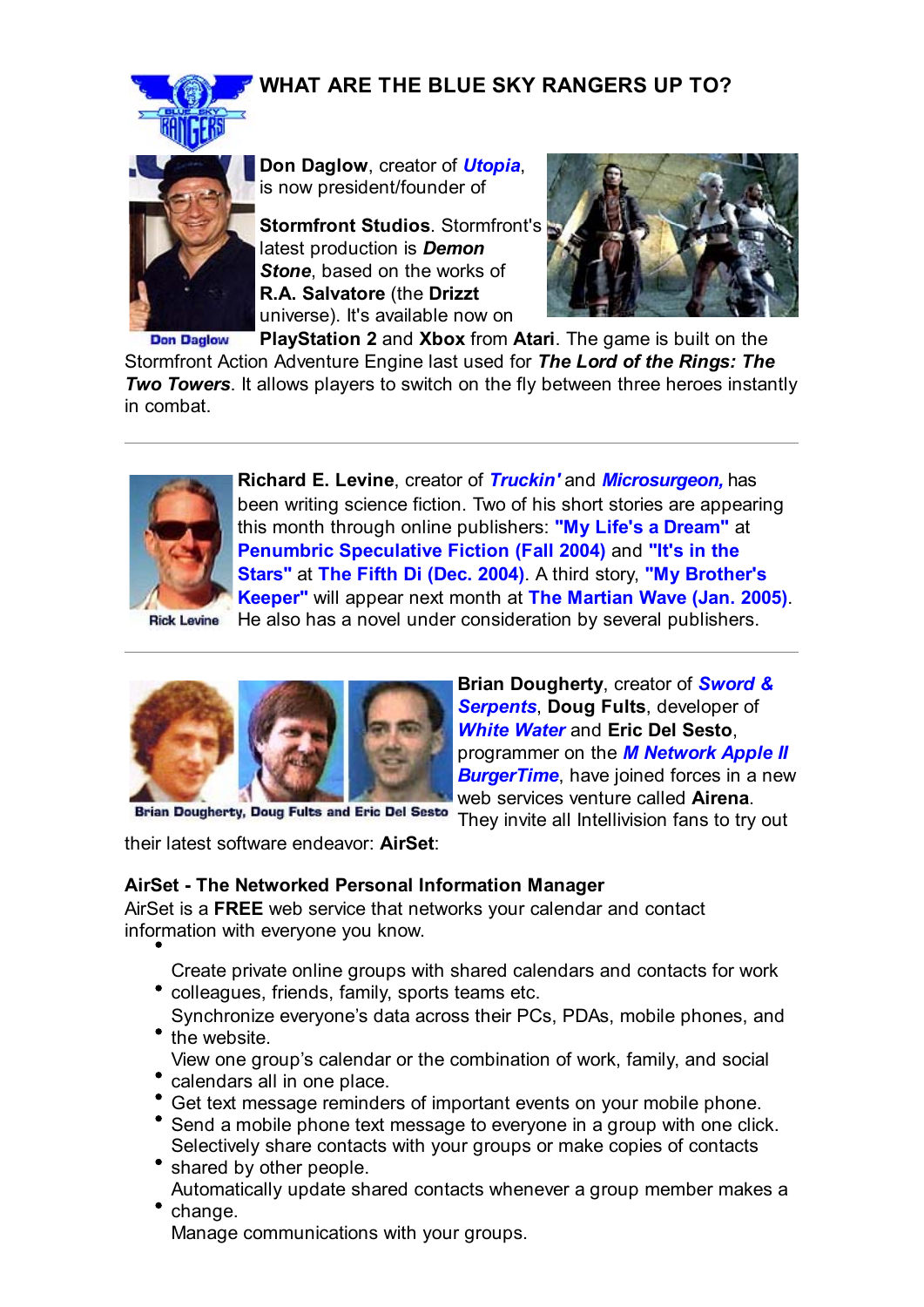Coming Soon: Java and Brew clients for popular mobile phones with a rich interface to the service.



**Joe King**, who did the graphics for many **Intellivision** games and was co-designer of *Hover Force* with programmer **Steve Ettinger**, has been the editorial cartoonist for the *Santa Monica Daily Press* for the last three years. He

now has a boxed gift set of three books which collect his "bestest" cartoons of



2002, 2003 and 2004. The set, called *Lord of the Zings*, includes over one thousand cartoons covering local, national and international subjects. Joe has been characterized as "a pen & ink pit bull who tends to chew through his leash on a daily basis."

# **For samples from** *Lord of the Zings* **and ordering information >**



**David Stifel**, who programmed *Game Factory*, appears as a singin' and dancin' pirate in the live-action opening sequence to *The SpongeBob*

**David Stifel** 

**SquarePants Movie**, in theaters now. David previously appeared in *Gods and Generals*, *Minority Report*, and *A Life Less Ordinary*, along with numerous TV programs.



### **View clips from some of David's film appearances >**



**Keith Robinson**, who developed *TRON Solar Sailer*, is a writer and illustrator, besides being president of **Intellivision Productions**. He has written

Keith Robinson two new books that are out

now: *Love Me, Love My Cat* and *Love Me,*

*Love My Dog*. Each humorous gift book tackles the problems that happen when a non-pet owner starts dating a pet owner, from allergies to jealousies. Each book is filled with color illustrations by Keith.

#### **Info and ordering >**



**Michelle Mock**, who worked on the unfinished game *Off the Wall*, co-founded the educational web site **Imagiverse.org** in August 2001. Says Michelle, "Our goal is to spark the flame that will ignite the desire to learn. Teachers can teach, but learning comes from within." The main feature of the multi-lingual site is interviews with people in many different walks of life. Michelle explains that when

**Michelle Mock**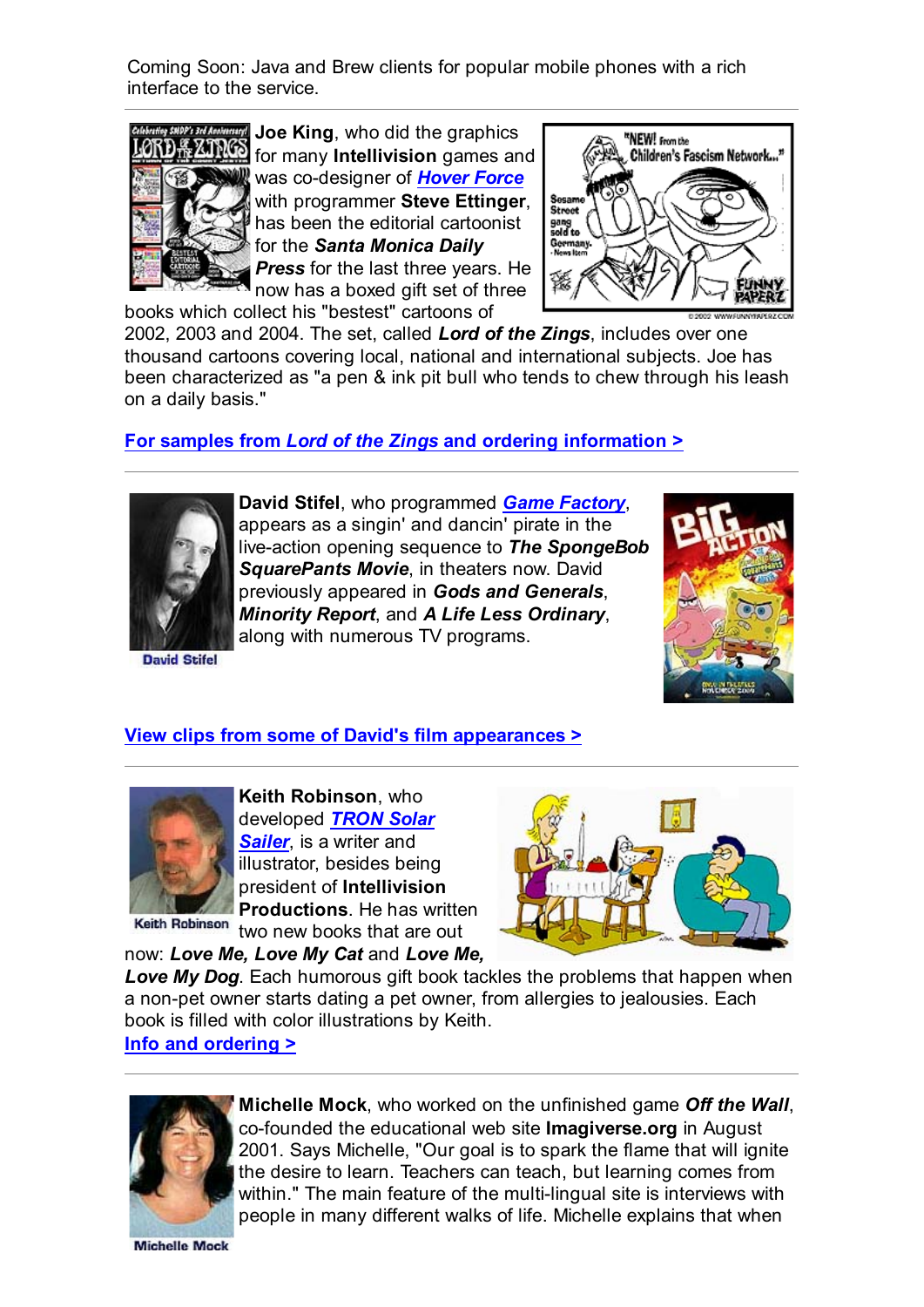Michelle Mock children read candid answers from "amazing people", they become inspired to follow their own dreams and conquer the obstacles and difficulties they may find in their path. "There is something amazing in every person. The collection of interviews at Imagiverse shows just how true that is."

For the last four years, **Imagiverse** has been a labor of love for Michelle and cofounder **Stephanie Wong**. In 2004, the nonprofit **Imagiverse Educational Consortium** was created to further the development of the web site and expand its reach to students around the world.

### **For more information about Imagiverse >**



Pat & Jacques DuLong

**Jacques DuLong** is a **Blue Sky Ranger** by marriage. **Pat Lewis** did music and sound effects for many of the **M Network Atari 2600** games. While at Mattel Electronics, she met and married Jacques, who worked in Mattel Toy's Sound Design Studio. Today they are the parents of



nearly five-year-old twins, **Bianca** and **Ryan**. They live in the Los Angeles area where Jacques develops sounds for electronic toys from his home studio. Jacques did the music - vocals and instrumentals - for the new **Fisher-Price Jukebox Games "The Lion Sleeps Tonight."** While the Lion sleeps with his paw on the picnic basket, listening to his favorite song, the players try to get to the goodies. Suddenly, the music stops, the Lion lifts his head, roars (also Jacques' voice), and the players must scurry for cover.

## **More info on "The Lion Sleeps Tonight" >**

# **THE INTELLIVISION TRIVIA CONTEST!**

76 of you entered our previous trivia contest. The question:



In 1983, Intellivision had a featured booth in the **Technology Exposition** at what historic music festival?

Fifty-seven of you had the correct answer: **The Us Festival**, created by Apple cofounder **Steve Wozniak**.

Steve Wozniak From the 57 correct answers, the random number generator at http://www.random.org/ selected **Stephan Castonguay** of Quebec,

Canada, as the winner of an **Intellivision coffee mug**.

Congratulations, Stephen! And thanks to all of you for playing!

Now try **this** question:

When investors bought **Intellivision** from **Mattel** in February 1984, one of them was quoted in *The Los Angeles Times* saying the brand was still strong and that they would be expanding it to new products. What did he give as an